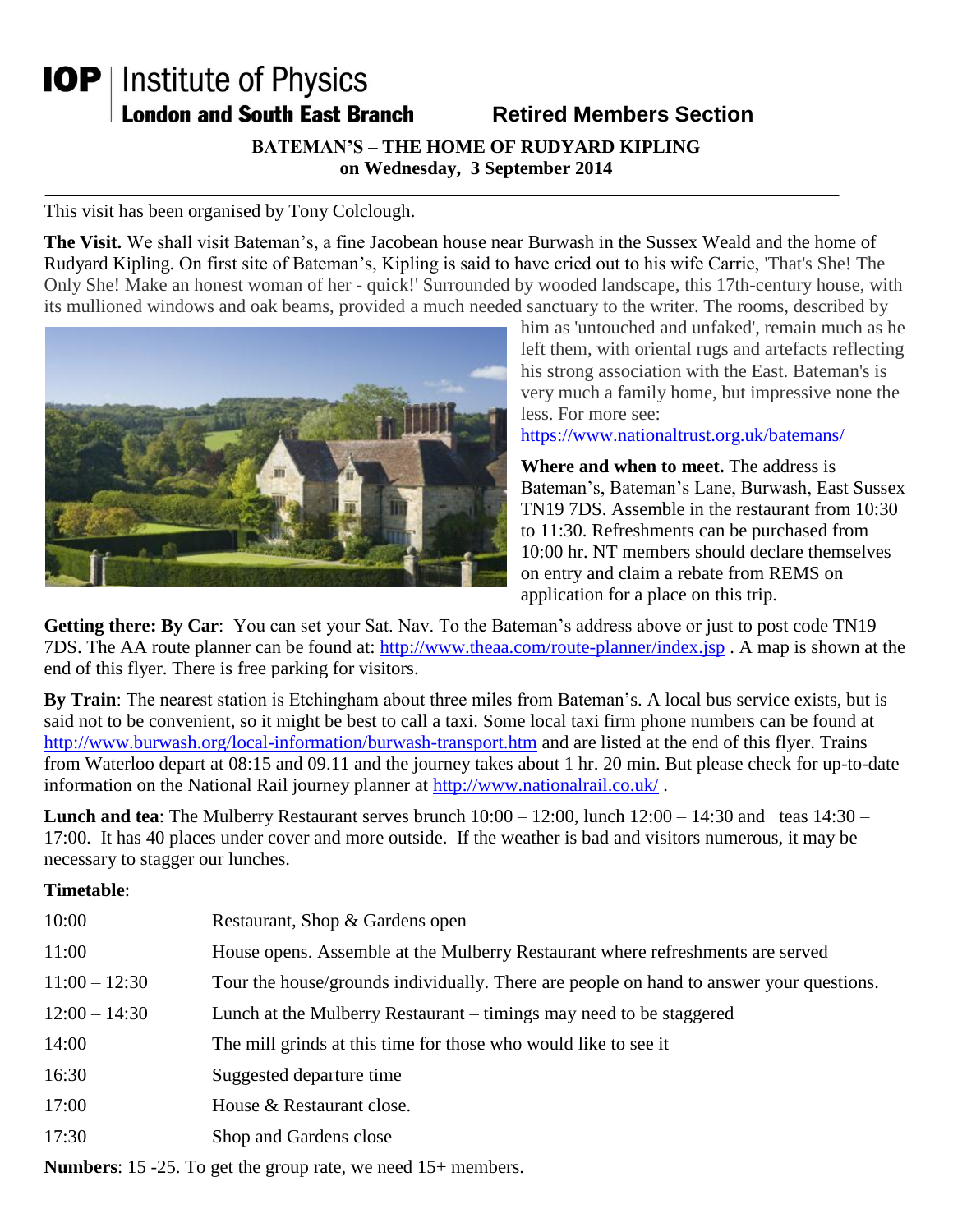**Cost**: £12.00 to non-NT members. NT members may claim a rebate if they declare their membership on application for a place.

**Contacts:** Before the trip, contact the organiser Tony Colclough on [tonycolclough@tiscali.co.uk](mailto:tonycolclough@tiscali.co.uk). On the day, contact Tony Colclough on 07930 171307. If you cannot take your allocated place, he may be able to re-allocate it to a reserve if you let him know in time.

Late arrivals: Head for Bateman's and join the others. It should not matter when you arrive.

**Early arrivals**: Sit in your car and read 'If'. Some of us find it a bit high-minded, but it was once voted the nation's favourite poem:

If you can keep your head when all about you Are losing theirs and blaming it on you, If you can trust yourself when all men doubt you, But make allowance for their doubting too; If you can wait and not be tired by waiting, Or being lied about, don't deal in lies, Or being hated, don't give way to hating, And yet don't look too good, nor talk too wise:

If you can dream—and not make dreams your master; If you can think—and not make thoughts your aim; If you can meet with Triumph and Disaster

And treat those two impostors just the same;

If you can bear to hear the truth you've spoken Twisted by knaves to make a trap for fools, Or watch the things you gave your life to, broken,

And stoop and build 'em up with worn-out tools:

If you can make one heap of all your winnings And risk it on one turn of pitch-and-toss, And lose, and start again at your beginnings And never breathe a word about your loss; If you can force your heart and nerve and sinew To serve your turn long after they are gone, And so hold on when there is nothing in you Except the Will which says to them: "Hold on!"

If you can talk with crowds and keep your virtue, Or walk with Kings—nor lose the common touch, If neither foes nor loving friends can hurt you, If all men count with you, but none too much; If you can fill the unforgiving minute With sixty seconds' worth of distance run, Yours is the Earth and everything that's in it, And—which is more—you'll be a Man, my son!